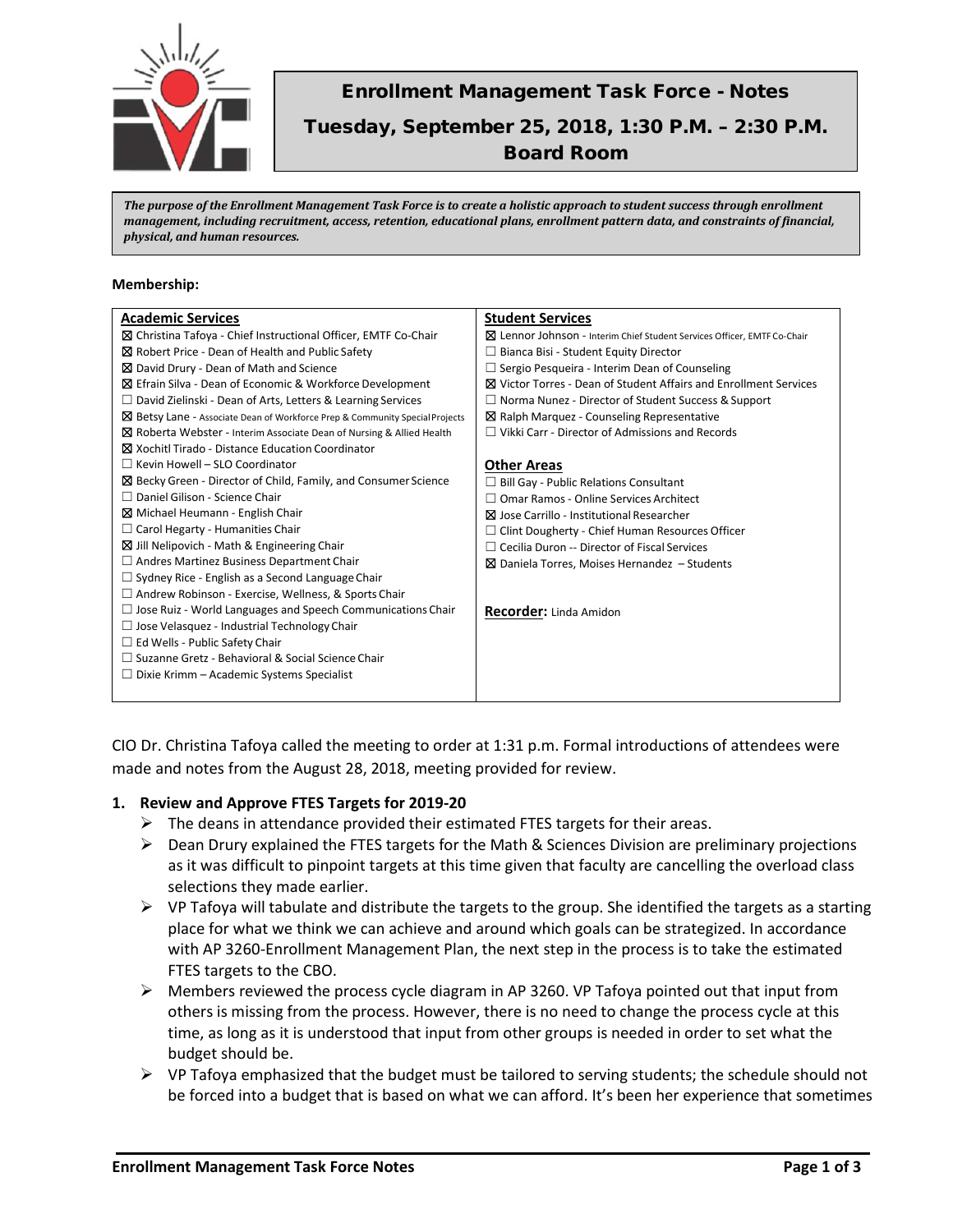it appears that instruction is the last thing considered when developing the budget. She expressed hope that with the new way things are being interpreted, that won't happen. She wants to ensure that instruction has a say.

- **2. Existing Enrollment Management Plans**
	- **a. Review Goals C1 and C2 from the Strategic Educational Master Plan**
	- **b. Review Status Report on Goals C1 and C2 from Strategic Educational Master Plan**
		- Members were reminded that SEMP Goals C1 and C2, administrative procedure AP 3260, and the enrollment management plan of other colleges would be reviewed today in order to determine whether IVC's plan should be expanded.
		- Director of Institutional Research Jose Carrillo explained that the Strategic Education Master Plan (SEMP) is not up for review at this time. However, the SEMP Committee annually assesses the plan to ensure the college is on task with its goals.
- **3. Discussion on Whether a More Robust Enrollment Management Plan is Needed**
	- $\triangleright$  SEMP Goals C1 and C2 and AP 3260 are the only documentation that VP Tafoya found that could be identified as an enrollment management plan. She shared her observations regarding these items:
		- Goal C1 appears to be the start of a plan as ideas for a plan are described.
		- While Goal C2 is titled, "Student-Centered Enrollment Process," the goal does not describe a process.
		- AP 3260, which includes procedures, deadlines, responsible parties, and a cycle, appears to be more of a plan.
	- In comparing IVC's plan with that of another college (LA Harbor), VP Tafoya noted how brief IVC's plan is. LA Harbor's plan consist of 17 pages, and the plan ties to other college documents, mission, goals, vision, background and purpose, among other key elements.
	- $\triangleright$  VP Tafoya presented a proposed format for IVC's EMP which she developed based on a review of plans from other colleges. She recommended fitting components of existing IVC documents into the proposed format to develop an educational master plan with goals. The actions to reach the goals included in the proposed form are presented as examples and align with the principles the college is already following under guided pathways (GP).
	- $\triangleright$  Discussion:
		- Director of Institutional Research Jose Carrillo pointed out that the priorities in the 2015-2021 SEMP have changed since the plan was written. The main goal at the time was to increase FTES overall.
		- VP Johnson likes the concept of following the GP framework as goals in IVC's EMP but questioned whether these goals are appropriate for the Enrollment Management Task Force. He sees the goals as more appropriate for the Pathways to Student Success Committee and stated the focus of the EMTF should be tied to enrollment. He recommended aligning the EMP goals with the new student centered funding formula.
		- Dean Drury identified coordination as the piece missing from IVC's enrollment management process. He cited the importance of coordinating efforts related to GP and the student centered funding formula with the enrollment management cycle, as enrollment management touches both areas and is a big part of both. He suggested following the format of LA Harbor's EMP as a good starting place but recommends condensing the plan to 3-5 pages. VP Tafoya pointed out that coordination should focus only on GP and student centered funding formula activities that relate to enrollment management.
		- Associate Dean Betsy Lane suggested that goals be developed based on the enrollment management cycle process. She explained that EMP goals could be couched in GP language and the steps in the process cycle identified as the actions to accomplish the goals. Dean Lane recommended adding "refine the process" as the final step in the process cycle.